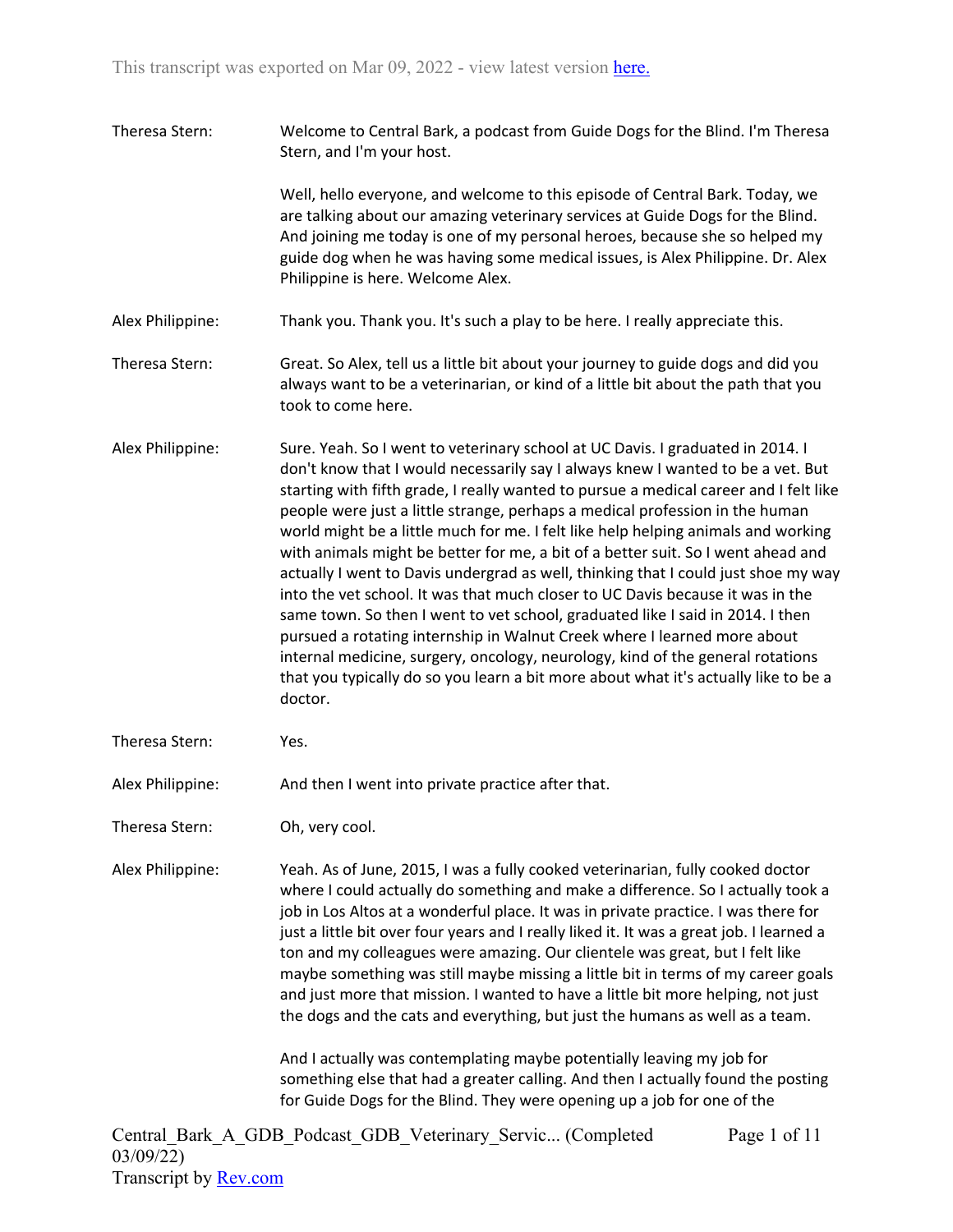veterinarians, which is very rare. Typically, GDB, jobs don't come up open very often here. It's quite infrequent to have a job opening. So it was kind of a kismet a little bit. So I was very excited. It seemed to come at a time when I needed something like that. So I decided to kind of sit on it. I was talking to my husband and I said, "You know what? I'm just going to think about this for a little bit and see how I feel." And then a month later I saw the posting again.

And so I remember talking to my husband and I said I remember saying maybe there's a reason this is coming up, no one's filled the position yet. Maybe I should just try it out, thinking that there's no way. I'm not going to move. I'm in the South Bay, this would be in the North Bay. I would have to sell my house and pick up and go. Right?

- Theresa Stern: Yep.
- Alex Philippine: So we decided to go for it, I applied and the rest is history. I sold my house, moved up here year. So I'm now in Marin. I think it was the right call for sure. And just having this organization, just working here is just so amazing, honestly. From the colleagues I have to the clients that we serve, as well as the population of amazing dogs that we have is just truly an honor to be here. And I can't really imagine ever leaving, honestly. So I'm very blessed I think, to have found this place, because not very many people can say that about their careers.
- Theresa Stern: Absolutely. I think we're the lucky ones, Alex. We need to figure out where that was posted, that it found you, so that we can make sure that we post again, if we ever need to.
- Alex Philippine: Yeah. I kind of want to find that email again to frame it and say, "Sometimes fate has a way of holding your hand a little bit and perhaps things are meant to happen."
- Theresa Stern: Yeah. I imagine in private practice, you were seeing more than just dogs. So now you're only seeing dogs. Do you miss the rats and ferrets and iguanas and things like that or it's all pretty?
- Alex Philippine: To be honest, I only did work with cats and dogs.
- Theresa Stern: Okay. Okay. Fair enough.
- Alex Philippine: So I didn't do the exotics. I had colleagues who worked with them. I just wasn't quite as comfortable with that. So I was mostly working with cats and dogs. I do miss cats every once in a while. I do have a cat of my own. And so sometimes, I mock do physical exams on her when I feel like I have got a hankering to deal with her. But other than that, I think, I don't want to say lost because I don't feel like I've lost anything by having switched career moves. But what I don't get to do with cats anymore, I get to do so much more now with our dog population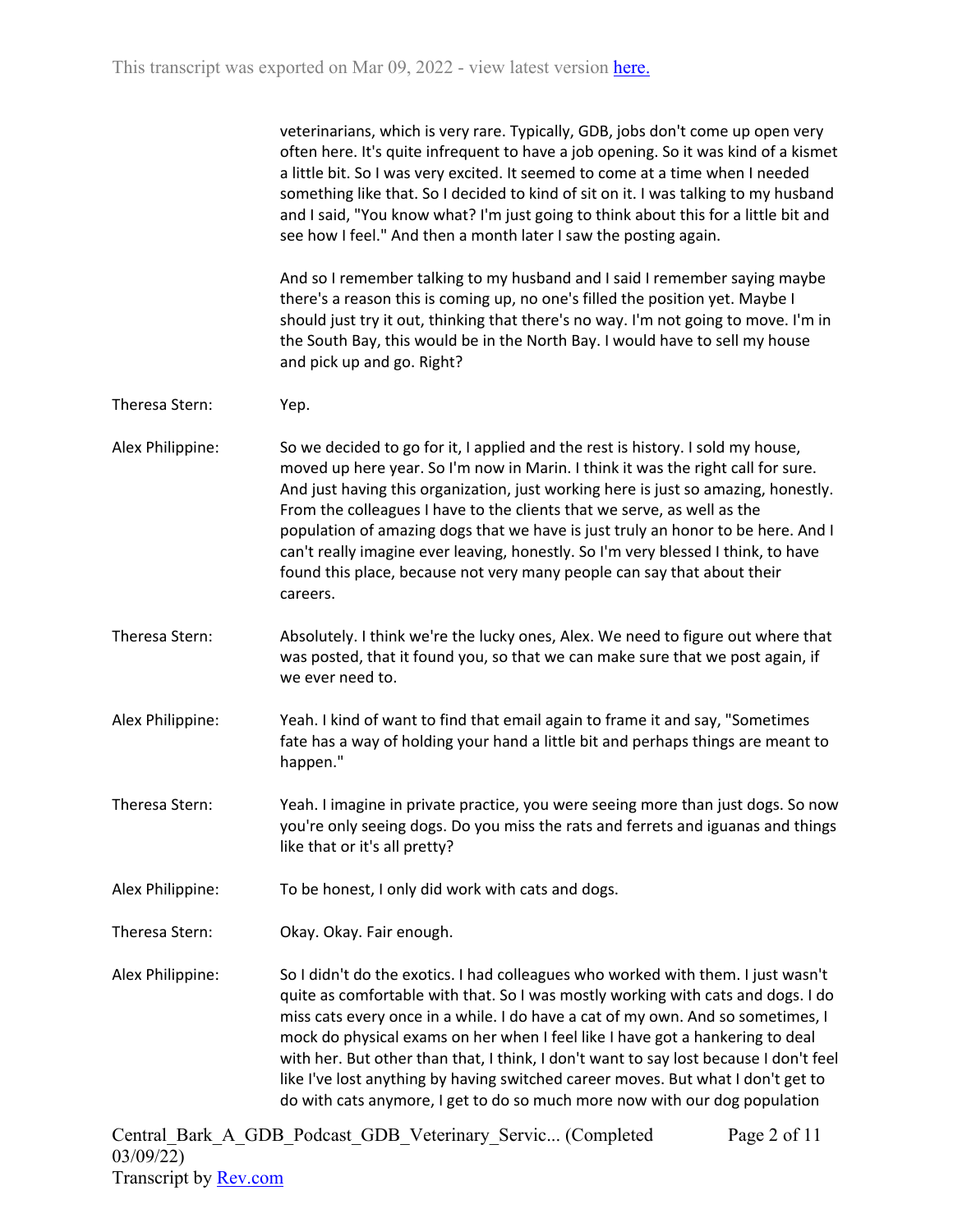and I get to wear with puppies and things that I wasn't really doing beforehand and with these moms their wellbeing. It's a different environment, but it's lovely in its own way. And every once in a while, if I really miss a cat, like I said, I can chase my cat around the house and I get my fix.

- Theresa Stern: Sounds good. Because I don't think we're moving to guide cats any time soon, but we'll make sure that you'll always have a cat to practice with or whatever. So that's awesome. Yeah. So your experience in the veterinary world has been pretty robust, you've had lots of different places that you've worked. I'm wondering how the philosophy of veterinary care here at Guide Dogs for the Blind measures up with the way that other places look at that veterinary care?
- Alex Philippine: Yeah, sure. We're probably going to go into this a little bit later when we're talking about the vet financial assistance program and everything. But I think the biggest difference between private practice and guide dogs is that here at Guide Dogs, we have this amazing luxury and luck that we have amazing donors, honestly, right? This is a nonprofit organization.
- Theresa Stern: Yes we do.

Alex Philippine: And so basically we have this opportunity to care for our dogs from the moment they're born all the way to when they pass, which it's such an honor to be able to be part of that. At the same time, just being able to know that finances are never the reason why we should make certain choices in our dog's life. And it's also very different too, because in private practice, veterinary care has become much more expensive over the last couple years. Just even from when I graduated, things have become very, very pricey. And so very frequently, and when I was working in private practice, I was having to deal with this problem every day, where people were making choices based off of how much things cost and they were having to make really, really tough choices.

> And at the same time, it's a different population as well. So it's not just the financial component too. But in private practice, these animals are pets.

Theresa Stern: Right.

Alex Philippine: Right. So at the end of the day, you're not expecting them to do anything that's beyond maybe cuddling with you, providing emotional support as well as of course, this human animal bond. But they're not actually doing a job. Whereas guide dogs, it's a totally different ballgame. These dogs actually have a purpose, they have a job, they're responsible for someone's life, someone's safety, someone's independence as well, someone's ability to actually interact with the public in a different way than they were before. And so there's a lot of responsibility that they carry on their wee little shoulders. So it's a very different world. And like I said, that was what attracted me to the job in the first place was because I felt like, "Gosh, I can actually provide veterinary care for these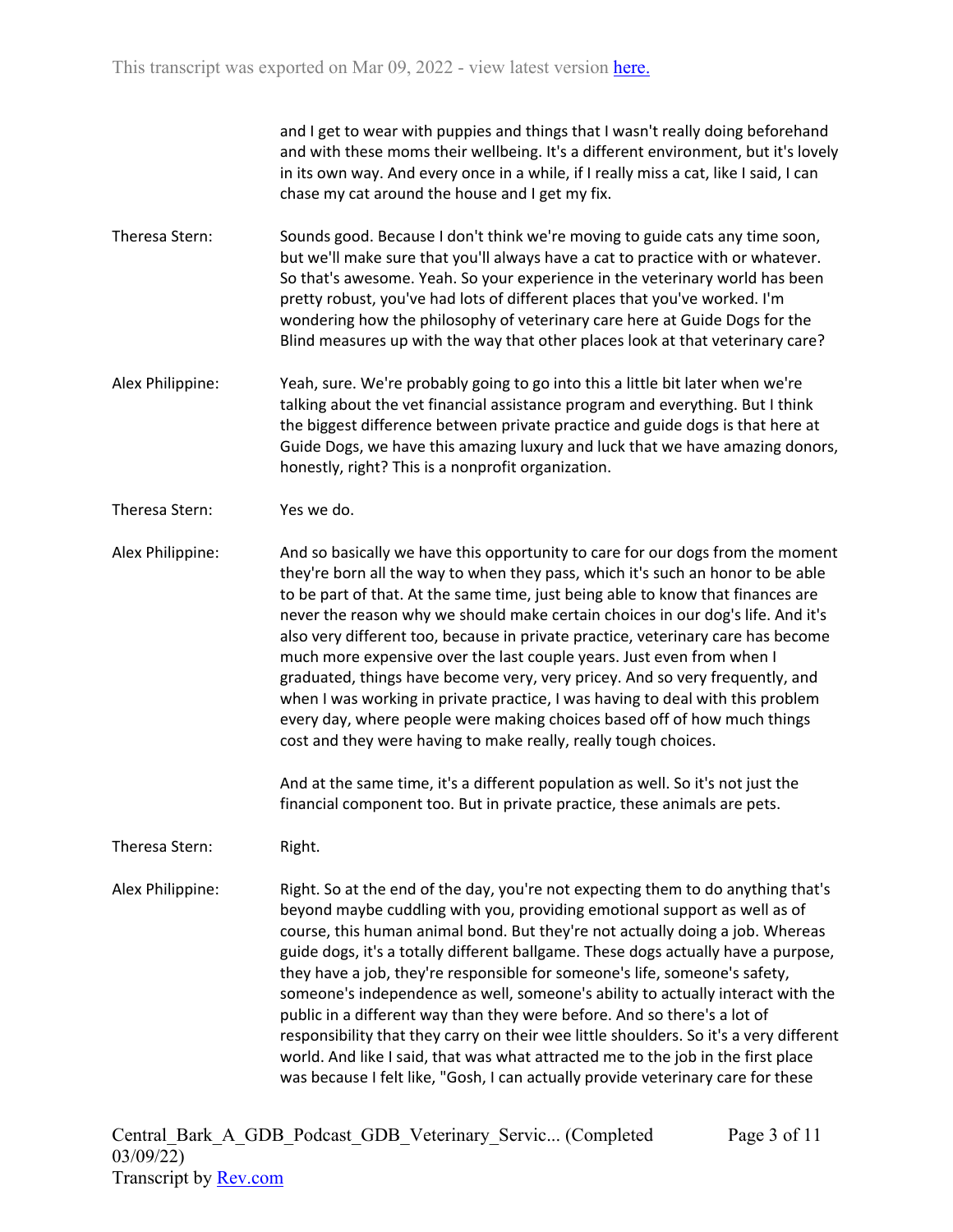amazing creatures that aren't just dogs." They have a job, they have this huge purpose.

Theresa Stern: So Alex, a few months ago, as you know, you and I got to work together on a very special case that's near and dear to my heart, when my guide dog, Wills, had some knee issues. And I think what really stood out to me was how much you really took that into consideration that this was a working dog rather than a pet dog, also very important. But that the expectations are different. And so when Wills started to limp and I brought him in, you took it very seriously, and we did some x-rays and looked at like, "Oh, it looks like there might be something going on there." And because Wills had a job, I think you really had to look at it in two ways. When you say what the decision would be for me, and if you want to talk a little bit about that.

Alex Philippine: Yeah, absolutely. And like you said, this goes right back to the fact that when you're working in private practice with pet dogs versus Guide Dogs for the Blind, with dogs with a purpose, with a job it's very different, right? So like you said, when Wills had a, like you said, ACL injury, it's called a cranial cruciate ligament tear. It's just a slightly different nomenclature in animals, but it's the same structure. And unfortunately, humans are a bit lucky in that when you blow your ACL as a human, you can actually undergo a surgery that replaces that ligament. We can't really do that with dogs. And so the surgical repair is a bit different, it's a bit more invasive. So when he actually had that injury, exactly like you said, we had a whole different conversation.

> This conversation in private practice, would've gone, "Okay. How active is your dog? Okay, pretty active. What about if we try medical management with some pain medications and give him some time? Maybe this will kind of self heal, maybe they'll have a little bit less range of motion. But in terms of their quality of life, they're going to be all right and maybe we can forego this invasive surgery, but they'll be okay." Whereas you and I had a very different conversation. It was about, okay, well this has happened. So we need to do something about it. Sure, we can put him on pain medication for the time being, but we need to make a greater decision for his long term health and his function. And I distinctly remember having this conversation with you because I asked you, "You know him best. I am just a butterfly on your shoulder trying to look at the situation from a little bit further away, a more objective manner. But do you think he wants to work?"

And it was such a lovely conversation to have, because I remember you telling me, "Oh my gosh, he lives to guide."

Theresa Stern: Yes, he does. He does.

Alex Philippine: He's not done. He doesn't want to get retired for this and put on pain medications for months and months and then don't go to the beach and don't do your job. He wants to be able to actually do this work. So that, all of a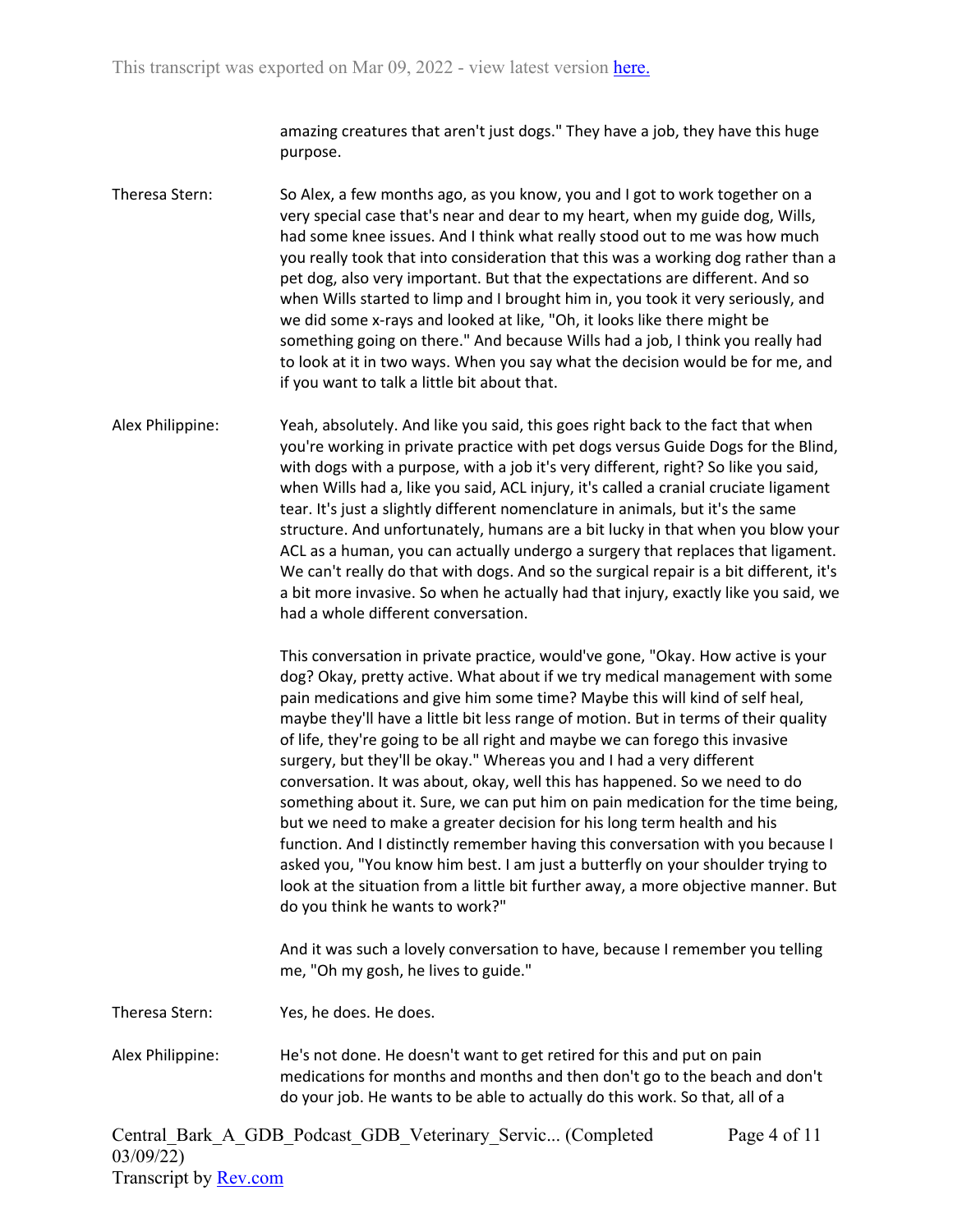|                  | sudden, told me what I needed to know, that we need to do something that will<br>actually fix him permanently and pursue surgery, even though it is a bit more<br>invasive, it's a bit more of a recovery time. And then you and I started to talk<br>about what that means, the recovery time, what this involves and everything<br>else that followed up with that. So absolutely, this is a very different<br>conversation to have when you have a dog with a job because you want be able<br>to preserve that and you want to be able to preserve that in the best, most<br>efficient, safe way for them so that they can go back to working. |
|------------------|---------------------------------------------------------------------------------------------------------------------------------------------------------------------------------------------------------------------------------------------------------------------------------------------------------------------------------------------------------------------------------------------------------------------------------------------------------------------------------------------------------------------------------------------------------------------------------------------------------------------------------------------------|
| Theresa Stern:   | Yeah, absolutely. And I think that helped me so much in making the decision<br>because what would Wills want? That's really what I wanted. I wanted whatever<br>Wills wanted. And having me think about it, in those terms, really made the<br>decision easier. I mean, it took me a couple days to decide, but because I knew<br>how I mean, he just loves it.                                                                                                                                                                                                                                                                                   |
| Alex Philippine: | He loves to work, he really does. And once we got him back in that harness after<br>his rehab, I remember thinking, "Gosh, this was absolutely the right idea, the<br>right choice," because we put him back in that harness and he was dragging you<br>down the hallway.                                                                                                                                                                                                                                                                                                                                                                         |
| Theresa Stern:   | I know.                                                                                                                                                                                                                                                                                                                                                                                                                                                                                                                                                                                                                                           |
| Alex Philippine: | He was so excited.                                                                                                                                                                                                                                                                                                                                                                                                                                                                                                                                                                                                                                |
| Theresa Stern:   | I know. Now I need the knee surgery, right? Oh my gosh, he's fast. So I think<br>that piece, you're working with a animal, but all also working with the person<br>and you just had such great compassion and empathy, and I just want to thank<br>you so much for that.                                                                                                                                                                                                                                                                                                                                                                          |
| Alex Philippine: | It was my pleasure and I'm so glad that obviously, things worked out. And one<br>thing I was going to say is it wasn't just the two of us though, right? This was a<br>specialty surgery.                                                                                                                                                                                                                                                                                                                                                                                                                                                         |
| Theresa Stern:   | Yes.                                                                                                                                                                                                                                                                                                                                                                                                                                                                                                                                                                                                                                              |
| Alex Philippine: | That required help from outside. So going back to explore that for just a second.<br>Yeah, we identified that he had a problem with his knee. We made the choice to<br>go ahead and pursue surgery, but we don't do that surgery because it's a pretty<br>specialized orthopedic procedure on campus and we don't have the means to<br>do that. So then all of a sudden, you enter all these other people. And this is<br>what's so lovely about Guide Dogs is that have the resources and the ability to<br>actually work within the community to get the stuff that we need for our dogs.                                                       |
|                  | So there's almost never a limit to what we can do because we have all these<br>relationships around the environment around here. We've built such amazing<br>rapport with all these different veterinary clinics around us. And so all it took for<br>me is to have a chat my favorite orthopedic surgeon, get him on the surgery                                                                                                                                                                                                                                                                                                                 |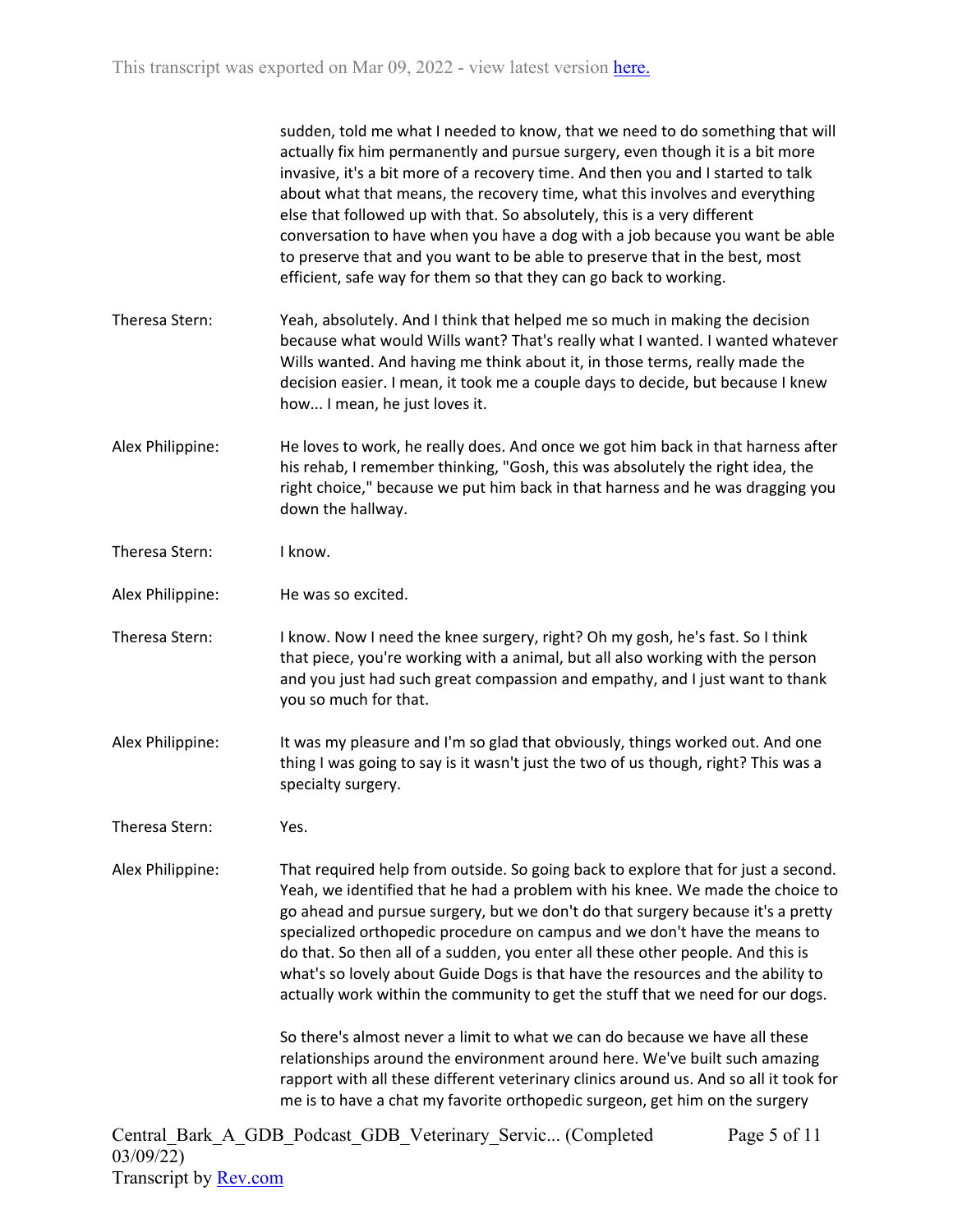books, get him his surgery that he needed and then do the rehab with you at home, we talked about that. And then when he needed his physical rehab work, we sent him off to Petaluma to get all of his underwater treadmill therapy.

- Theresa Stern: Yes, with the fabulous Kristen Hagler. Yes.
- Alex Philippine: Exactly. And so it was so nice because all these things, it's not just one person, one decision, it's a team effort. You're trying to take everything into account and none of the stuff is happening in a vacuum. You're going to have so many different people who are involved in this care and they all want the same thing. They all want the same outcome and purpose that this dog goes back to being able to guide and he's happy and he's pain free. And that's exactly what we got, which is amazing. But it required like 10 different people. Right?
- Theresa Stern: I know, I know. It's funny, I've been doing the Central Bark, so I think this is our fifth episode. And in every episode, that's a thread that comes through all the things that we do here at Guide Dogs for the Blind, is that community, that working together for a purpose. And it's just so empower and we could do so much more working together. I love it. It's inspiring for me.
- Alex Philippine: Absolutely, yeah.
- Theresa Stern: Yeah. And I have to say you mentioned earlier the Veterinary Financial Assistance Program we have at guide Dogs for the blind, that was absolutely critical for me in that money didn't come into the decision for what was the best thing to do for Wills. It was really about what was right for Wills and what Wills would want. So do you want to talk a little bit about our Veterinary Financial Assistance Program?
- Alex Philippine: Yeah. It's a really amazing program, honestly. Because I do come from the outside world and I've been here for about two years and three months, just about, it never ceases to amaze me just how well this place works, just being on donations only. It blows my mind a little bit because again, coming from the private practice world, I constantly have to remind myself that we're nonprofit. And this is all just based off of amazing individuals out there who want to help our mission and they're donating all these funds and resources for us to be able to use for these amazing dogs that absolutely deserve it. So the Vet Financial Assistance Program, is it's shortcut, VFA the short name for it, it starts from the day they're born truly. Once they leave campus and they go into puppy raising all these puppies that we breed, they go into puppy raising and any help or need medically that they have between then and when they come back to campus for training, the puppy raisers get to take advantage of this VFA program.

Such that exactly as you said, if there's a medical concern, any problem in the field, wherever they may be, they could be in Colorado, they can be in Washington, Texas, wherever they're actually being raised, no one has to worry about the fact that they need some medical assistance, right? And there's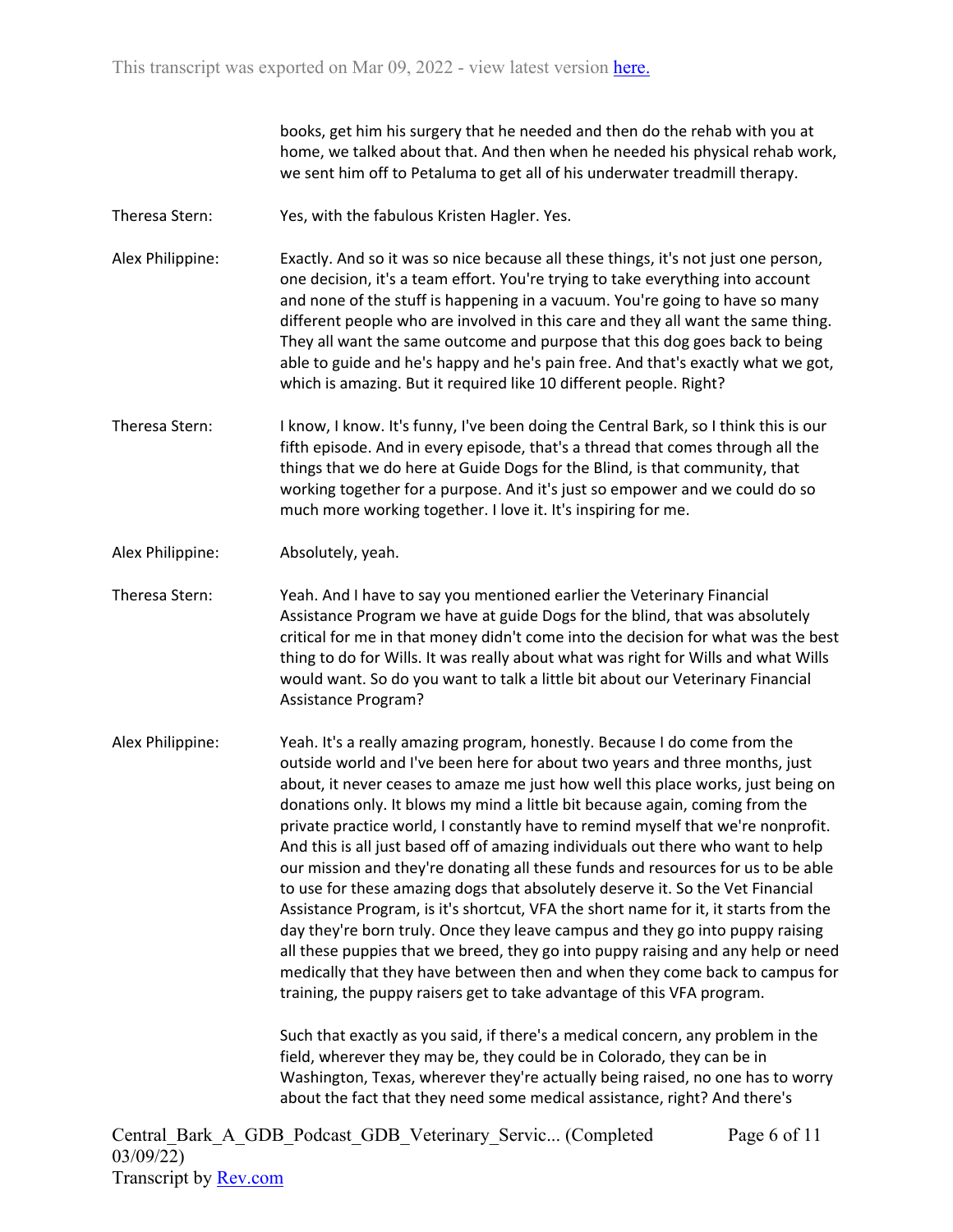|                  | always our veterinary staff, we're always on call 24/7, regardless of whether or<br>not we've got office hours. And so if there's a problem overnight or over a<br>weekend with a puppy in the field that needs vet assistance, we're able to<br>provide that, to get them the best, fastest care that they actually need. And<br>then once they're actually paired in a team with their human, then they<br>graduate as an actual active guide. And that VFA program doesn't stop. It just<br>keeps going. That's what's so lovely.                  |
|------------------|-------------------------------------------------------------------------------------------------------------------------------------------------------------------------------------------------------------------------------------------------------------------------------------------------------------------------------------------------------------------------------------------------------------------------------------------------------------------------------------------------------------------------------------------------------|
| Theresa Stern:   | Yeah.                                                                                                                                                                                                                                                                                                                                                                                                                                                                                                                                                 |
| Alex Philippine: | Is that these dogs go then into their future job in their home where they're<br>actually going to be doing their thing. And if they need anything that requires<br>vet assistance, gosh forbid they have a problem with literally anything. Say they<br>have a ear infection, they've got their annual checkup, or something more<br>worrisome, maybe they've got a growth somewhere that needs to be addressed<br>or immediate surgery that was not expected. All these things that life can throw<br>at you because that's what life does nowadays. |
| Theresa Stern:   | Yes, it does.                                                                                                                                                                                                                                                                                                                                                                                                                                                                                                                                         |
| Alex Philippine: | All these things, we get to actually provide the veterinary financial assistance all<br>the way till they pass, which is truly, it's so humbling actually. When you really<br>think about it, I can't really think of any other program that can do that or has<br>been able to do that. So it's quite lovely.                                                                                                                                                                                                                                        |
| Theresa Stern:   | Yeah, not even for people like.                                                                                                                                                                                                                                                                                                                                                                                                                                                                                                                       |
| Alex Philippine: | Yeah.                                                                                                                                                                                                                                                                                                                                                                                                                                                                                                                                                 |
| Theresa Stern:   | I think about once when a guide dog retires, that VFA program stays with them<br>as long as they stay with their grad or with a family member of the grad, and I<br>always joke like, "They've got a really good retirement plan." They get benefits.<br>That's awesome.                                                                                                                                                                                                                                                                              |
| Alex Philippine: | And they deserve it.                                                                                                                                                                                                                                                                                                                                                                                                                                                                                                                                  |
| Theresa Stern:   | And they should.                                                                                                                                                                                                                                                                                                                                                                                                                                                                                                                                      |
| Alex Philippine: | They absolutely deserve it. These guys are working out there, they're making<br>decisions for their team to be safe and supportive. I can't even imagine what<br>their life is really. It's amazing, right?                                                                                                                                                                                                                                                                                                                                           |
| Theresa Stern:   | It's amazing, yeah.                                                                                                                                                                                                                                                                                                                                                                                                                                                                                                                                   |
| Alex Philippine: | All we can do is part of the vet financial program and being a vet is to just help<br>them along that path. I'm just one little cog in this pretty cool.                                                                                                                                                                                                                                                                                                                                                                                              |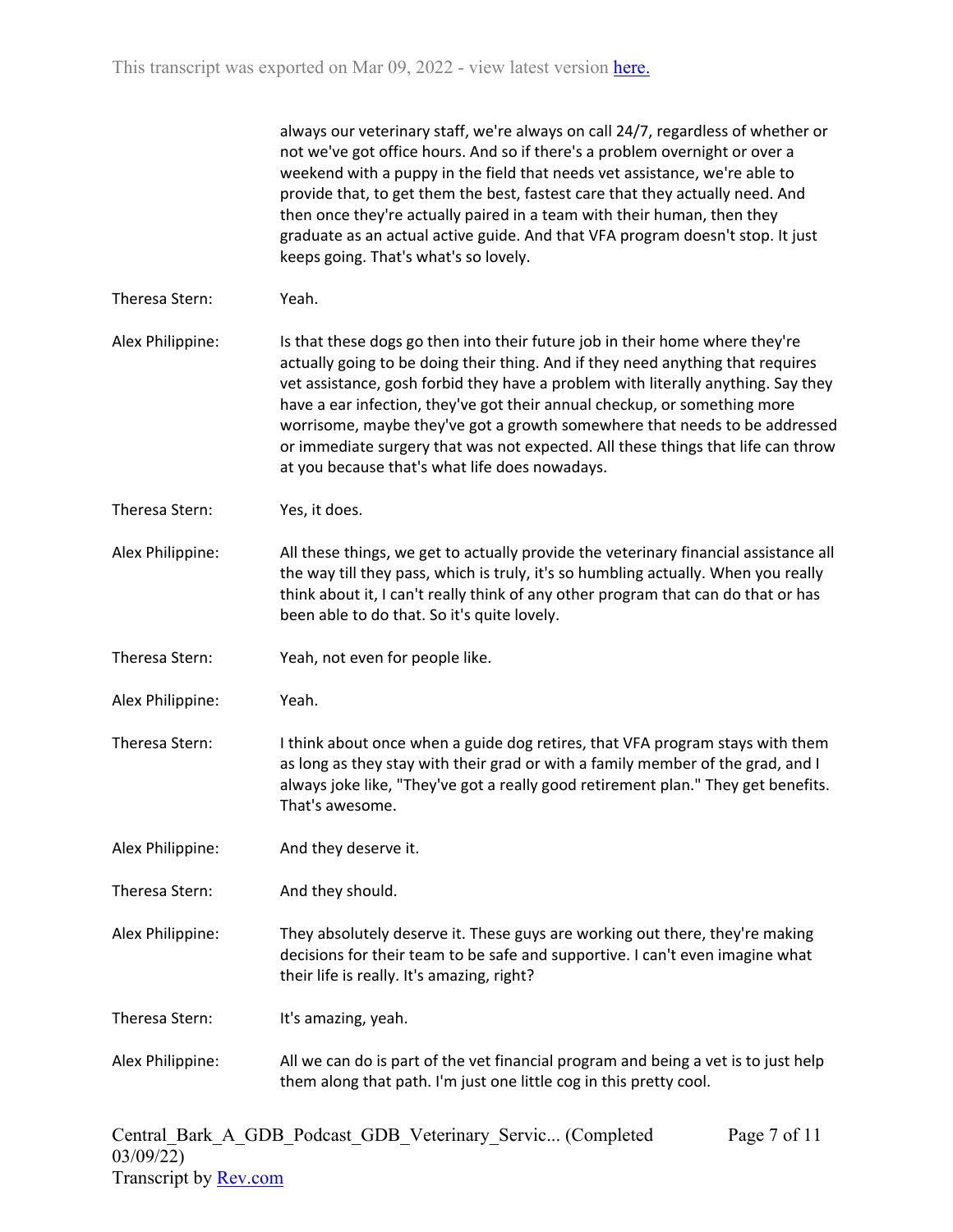Theresa Stern: Help them meet their potential.

Alex Philippine: Exactly. Yeah, yeah.

Theresa Stern: Yeah. So Alex, I know that part of your time, you're spending in our amazing state-of-the-art puppy center with our moms and little ones. And I'm wondering if you could talk to us a little bit about the puppy center and how all the things work down there.

Alex Philippine: Sure, sure. The puppy center is pretty phenomenal and it's such a lovely way to start a life. If you think about it, especially when you're trying to set up these dogs for success and to become a future guide, what a lovely way to enter the world. It's an amazing place. It's beautiful. You go in there, it's super clean, very nice and warm and dry. It's a very calm environment. Every time I go through, there's a whole bunch of socialization things happening. There's the neonatal team is amazing. And so they're playing all these sounds and vacuum cleaners and cats meowing and all sorts of little things on sound making machines, just so that way the puppies get socialized to these various things. And it's amazing. Such a clever way of actually getting these guys introduced to the real world outside.

> And the place is huge. The first couple of times I went in there, I was joking with one of my colleagues that I should put my Fitbit back on so I could just count the number of steps I'm going through from one side to the next. But it's really nice because we can have a lot of dogs there and we can space them if there's any concerns between them, so that way they have their own little private suite. The moms seem really happy when they go in. It's almost like a little spa for them.

I don't know the details of how this puppy center, how exactly it evolved and how it came about that this was built, but it's obviously a huge effort, team effort. Lots of donations have to go through that. So we're super appreciative because it's a lot of work that has gone in to create that space. And how amazing, how grateful we are for having that because it's truly spectacular. Again, looking back at it, I always get humbled by the fact that we have such amazing people that want to support our mission and I feel like we're really super lucky, honestly. So it's a super cool place.

- Theresa Stern: Another way that I think you guys are doing this, that I just recently learned about and it's really interesting to me, when you're visiting, because I know people out there who are listening who have pets, know how sometimes our pets know we're driving to the veterinarian and they're not loving it. But you've this whole fear free system, and I'm wondering if you could talk a little bit about that.
- Alex Philippine: Yeah. This was like a whole campaign. I think about maybe last year, the vet team, the entire veterinary clinic, made the decision to have all of us be fear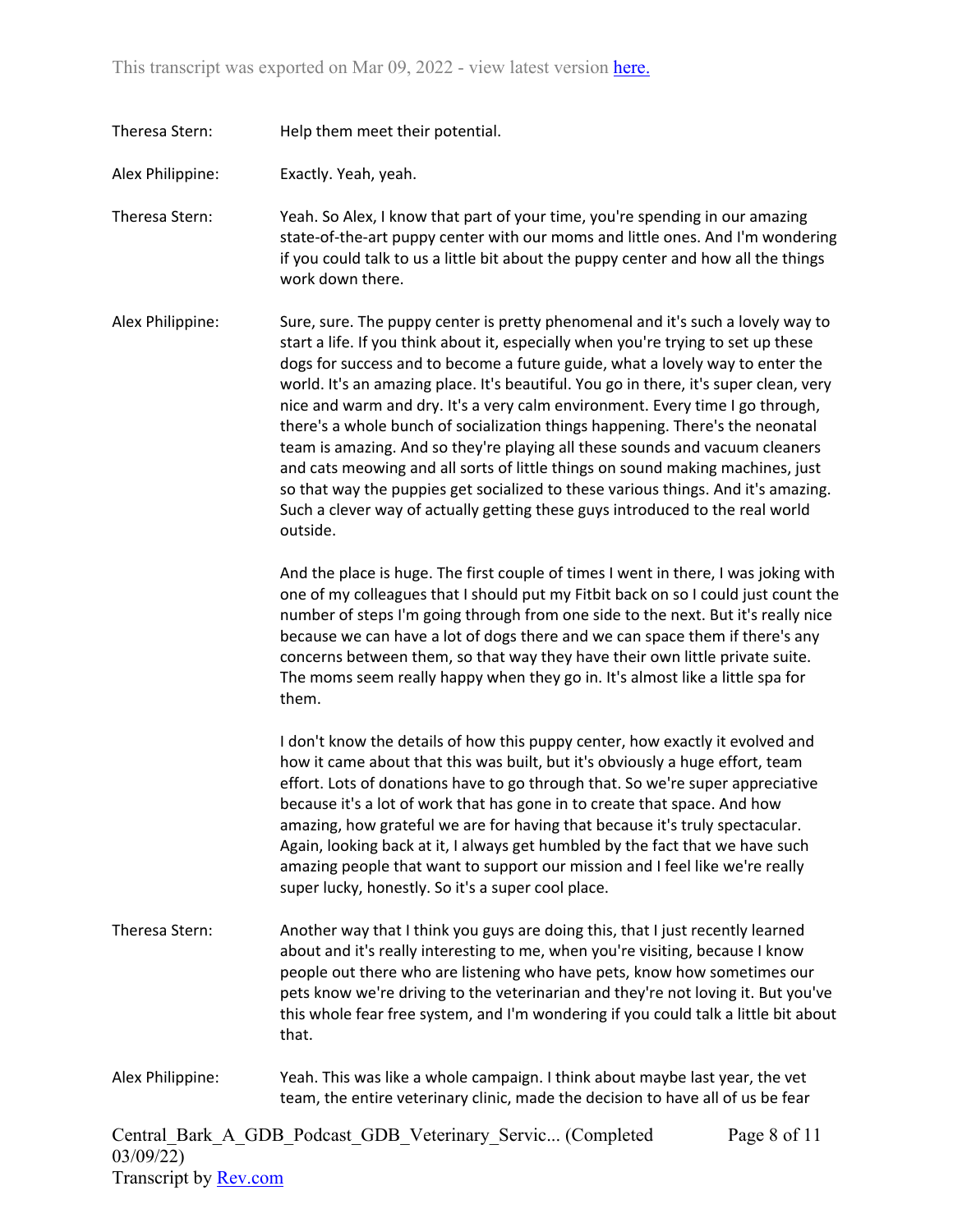free certified. So from our practice manager to our veterinary medical director, to all of the vets, all of the vet technicians, vet assistants, the client service representatives, literally the entire vet clinic, no joke, we're all fear free certified. Because we actually want and believe in that message. Our dogs, again, going back to their job, they have to be able to do this with immense confidence.

And one of the things that I used to see in private practice all the time is that no one had time ever for anything. So if you brought a scared dog into the clinic and you had to do X, Y, Z on them, you did X, Y, Z, no matter what that dog was feeling. So if that meant holding them down or doing some and things that were maybe a little bit too fast, a little bit not quite what the dog intended, we kind of just got it done. And I will say, full disclaimer here, a lot of clinics have actually moved away from that because I think we're all realizing globally that this is not okay and that we need to get our approval from our dogs as well, from our patients.

- Theresa Stern: Yeah. It's a partnership. Right?
- Alex Philippine: Exactly. But I think it's pretty hard in private practice to have the entire clinic fear free certified, right?
- Theresa Stern: Yes.
- Alex Philippine: So the fact that we all bought into this message and we're all trying to do the right thing here and really actually get these dogs to be as comfortable as humanly possible and dog possible in our clinic, they see the clinic and they actually like it.

Theresa Stern: Oh yeah. Wills will take me right there, yeah.

Alex Philippine: Because they know good things happen in there and we want it to be like. Once these guys graduate, they're not necessarily always going to be seen by us depending on whether, if they're closer to us, then maybe yeah. Maybe they will come back to us for veterinary care just because their clients may want to pursue that with us because they're closer. But if they go somewhere out of state, they're going to go to a different clinic altogether. So having this baseline confidence for each and every dog that goes out there to then be able to go into a completely different vet clinic and still be okay and still be confident enough to go in there, get their treatment, not lose their little mind, and then go back and be able to guide efficiently and safely for their client, that's all you want. You don't want them to be shaking like a little leaf. You want them to be happy because in the end you're just trying to provide healthcare for them. Right?

Theresa Stern: Yep.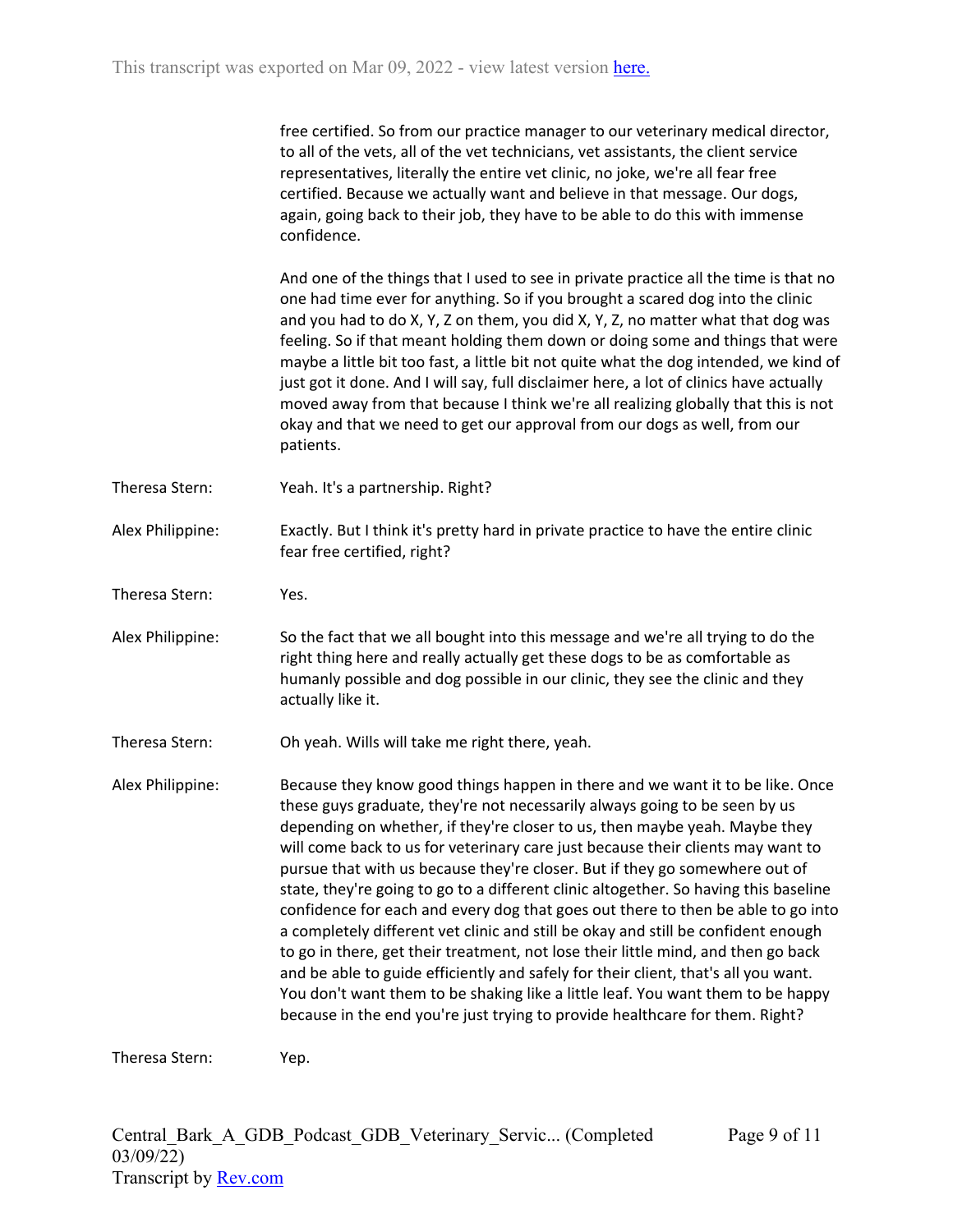| Alex Philippine: | And I think one of the challenges with veterinary medicine is, gosh, human<br>medicine, you could just tell someone what you're doing, right?                                                                                                                                                                                                                                                                                                                                                                                                                                                                                                                                                                                                                                                                              |
|------------------|----------------------------------------------------------------------------------------------------------------------------------------------------------------------------------------------------------------------------------------------------------------------------------------------------------------------------------------------------------------------------------------------------------------------------------------------------------------------------------------------------------------------------------------------------------------------------------------------------------------------------------------------------------------------------------------------------------------------------------------------------------------------------------------------------------------------------|
| Theresa Stern:   | Yes.                                                                                                                                                                                                                                                                                                                                                                                                                                                                                                                                                                                                                                                                                                                                                                                                                       |
| Alex Philippine: | So you can just tell them, ask them how are you feeling, try to relay their fears.<br>It's a conversation right there and there. We don't get to do that with our dogs.<br>We just get to interpret their body language. We just try our best to be the best<br>advocates we can be for these dogs that don't actually have a voice on their<br>own. So it's such a nice, compassionate way of being patient and having respect<br>and giving them the care that they need. And truly, I feel like this whole fear<br>free movement should have happened many, many decades ago. Better late<br>than never.                                                                                                                                                                                                                |
| Theresa Stern:   | I know. I know. But like you said, it just makes it so much more pleasant for<br>everybody involved, right?                                                                                                                                                                                                                                                                                                                                                                                                                                                                                                                                                                                                                                                                                                                |
| Alex Philippine: | Yeah, yeah.                                                                                                                                                                                                                                                                                                                                                                                                                                                                                                                                                                                                                                                                                                                                                                                                                |
| Theresa Stern:   | The dog's happy, vet's happy, the person's happy.                                                                                                                                                                                                                                                                                                                                                                                                                                                                                                                                                                                                                                                                                                                                                                          |
| Alex Philippine: | Yeah. And you're building trust. And the whole point is that you're actually<br>building that human animal bond. If they trust you, they'll work for you. If they<br>trust you, they actually want to do the things you're asking them to do. And<br>that's truly what it comes down to. You want them to be happy and healthy.                                                                                                                                                                                                                                                                                                                                                                                                                                                                                            |
| Theresa Stern:   | Yes, yes. All of that there. Speaking of happy and healthy, if you had any advice<br>for somebody who might be listening, whether they have a guide dog or a pet<br>dog at home, or a hamster or whatever, what would be your best advice or<br>someone who loves their fur baby and wants to have a long life with them?                                                                                                                                                                                                                                                                                                                                                                                                                                                                                                  |
| Alex Philippine: | I think having a partnership with the veterinary team is crucial because that's<br>truly where all the healthcare is going to be coming from as well. Having good<br>rapport with a vet clinic somewhere, someone that works the way your mind<br>works, having a back and forth conversation, I think is really important. All of us<br>have a different way of doing things. So you may have to go through a series of<br>different vets or different people to find your niche, find the best place for you,<br>because each person can be very different. But being able to actually have this<br>honest, two-way road conversation with your veterinary care team, I think, is<br>crucial. Because truly, when that pet or working dog or what have you gets sick,<br>that's who's going to be coming in to help you. |
|                  | And then having some fun, too. I think sometimes we focus on, I know I'm guilty<br>of this too even with my pets, I don't have a working dog obviously. But actually<br>have a career changed dog from here.                                                                                                                                                                                                                                                                                                                                                                                                                                                                                                                                                                                                               |
| Theresa Stern:   | Oh you do.                                                                                                                                                                                                                                                                                                                                                                                                                                                                                                                                                                                                                                                                                                                                                                                                                 |